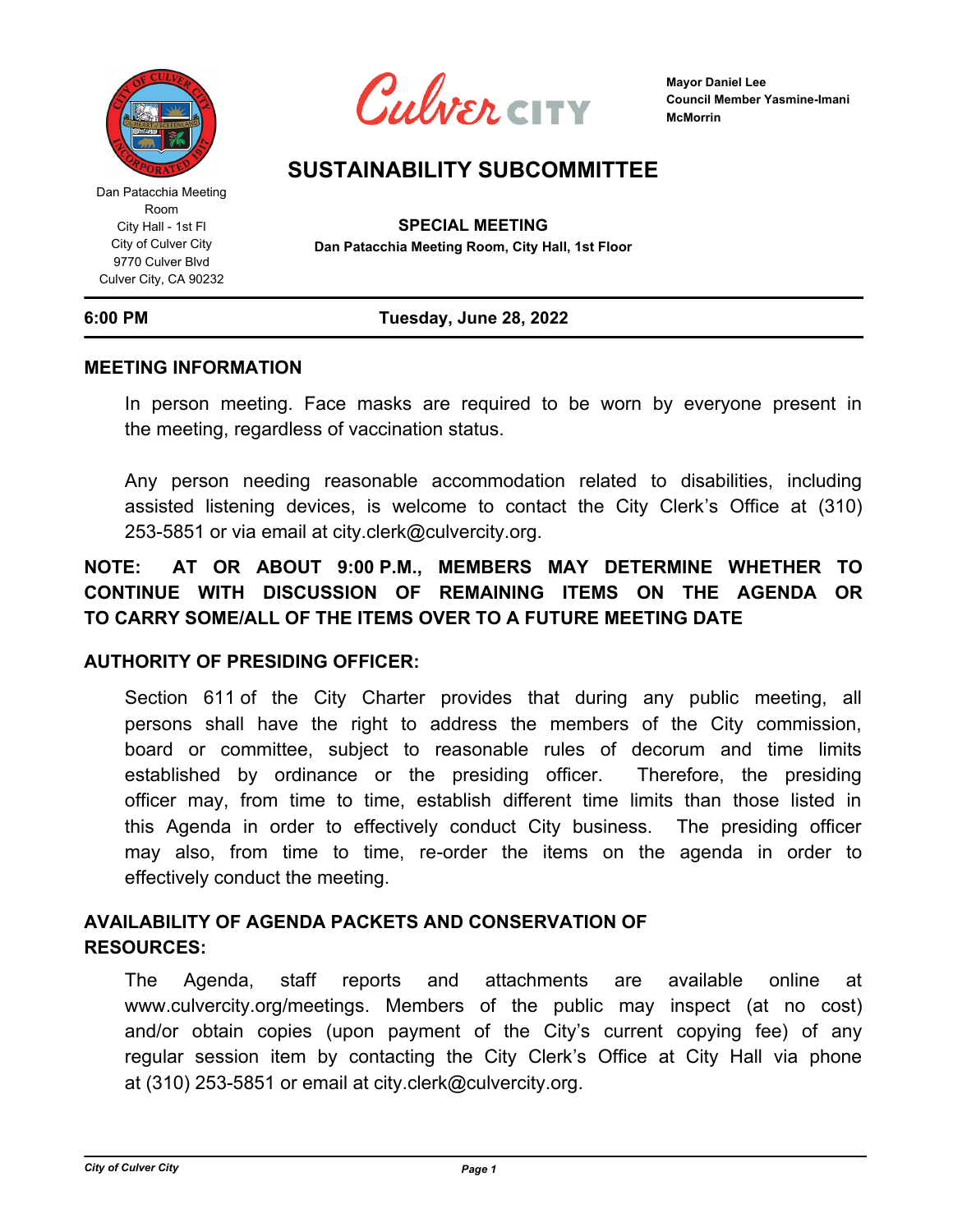## **PUBLIC COMMENT**

The meeting body will receive comments from the public on any item of interest to the public (not listed on the agenda) that is within the subject matter jurisdiction of the specific meeting body. The Body cannot legally take action on any item not appearing on the agenda. Such items may be referred for administrative action or scheduled on a future agenda.

Go to www.culvercity.org/agendas for complete information on how to provide written and oral comments.

WRITTEN COMMENTS: Please provide comments via eComment at www.culvercity.org/meetings. Locate the appropriate meeting and click on the highlighted eComment link. You may need to register once. Written comments may also be sent via public.works@culvercity.org, public.comment@culvercity.org, or mail. Should you not wish to have your personal contact information placed into the record of the meeting, please submit comments via the eComment portal. Those received 3 hours in advance of the start time will be provided to Members and become part of the official record through a motion to receive and file correspondence. Please be advised, written comments WILL NOT be read aloud during the meeting.

ORAL COMMENTS: For commissions, committees and boards other than the Planning Commission, please sign in to speak upon arrival. Speakers will be called in chronological order, whenever possible. Each speaker may address the members of the body for up to three minutes. Public comments on items on the agenda are taken at the time that particular agenda item is considered by the meeting body. At the start of the public comment period for each agenda item, staff will read aloud the names of those who have registered and requested to speak on the agenda item. Requests to speak that are received after the start of the public comment period for that agenda item will not be considered.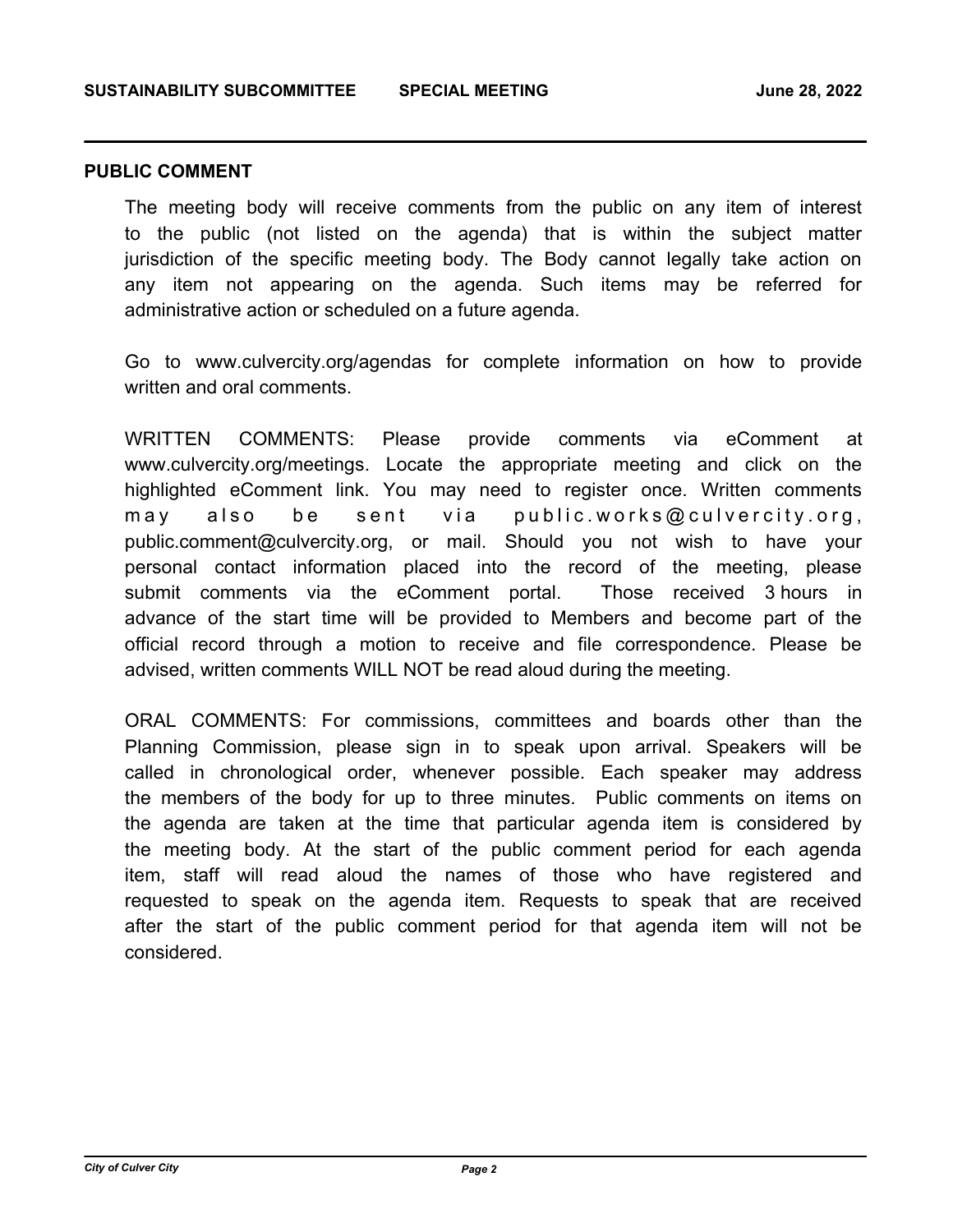**CALL TO ORDER AND ROLL CALL**

**SPECIAL SESSION**

**PLEDGE OF ALLEGIANCE**

**ITEMS FROM MEMBERS/STAFF**

**PUBLIC COMMENT - Items NOT On The Agenda**

**RECEIPT OF CORRESPONDENCE**

## **CONSENT CALENDAR ITEMS**

**C-1.** [22-1165](http://culver-city.legistar.com/gateway.aspx?m=l&id=/matter.aspx?key=30004) **SUSTAINABILITY - CONSENT ITEM - APPROVAL OF MINUTES OF THE SUSTAINABILITY SUBCOMMITTEE SPECIAL MEETING NOVEMBER 10, 2020.**

[2022-06-28-ATT-SustainCom-Mtg-Minutes-2020-11-10-StfAp.p](http://culver-city.legistar.com/gateway.aspx?M=F&ID=3efa9e1a-917a-4f64-ae73-4f9dc9f4f82f.pdf) *Attachments:* df

## **ORDER OF THE AGENDA**

## **ACTION ITEMS**

- **A-1.** [22-1094](http://culver-city.legistar.com/gateway.aspx?m=l&id=/matter.aspx?key=29933) **SUSTAINABILITY ACTION ITEM RECEIVE A PRESENTATION FROM THE CLEAN POWER ALLIANCE REGARDING THE NET ENERGY METERING (ROOFTOP SOLAR) PROGRAM.**
- **A-2.** [22-1096](http://culver-city.legistar.com/gateway.aspx?m=l&id=/matter.aspx?key=29935) **SUSTAINABILITY ACTION ITEM RECEIVE A PRESENTATION FROM THE CLEAN POWER ALLIANCE REGARDING THE POWER SHARE PROGRAM.**
- **A-3.** [22-1095](http://culver-city.legistar.com/gateway.aspx?m=l&id=/matter.aspx?key=29934) **SUSTAINABILITY ACTION ITEM RECEIVE A PRESENTATION FROM THE CLEAN POWER ALLIANCE REGARDING ELECTRIC RATE SETTING AND THE POWER CHARGE INDIFFERENCE ADJUSTMENT.**